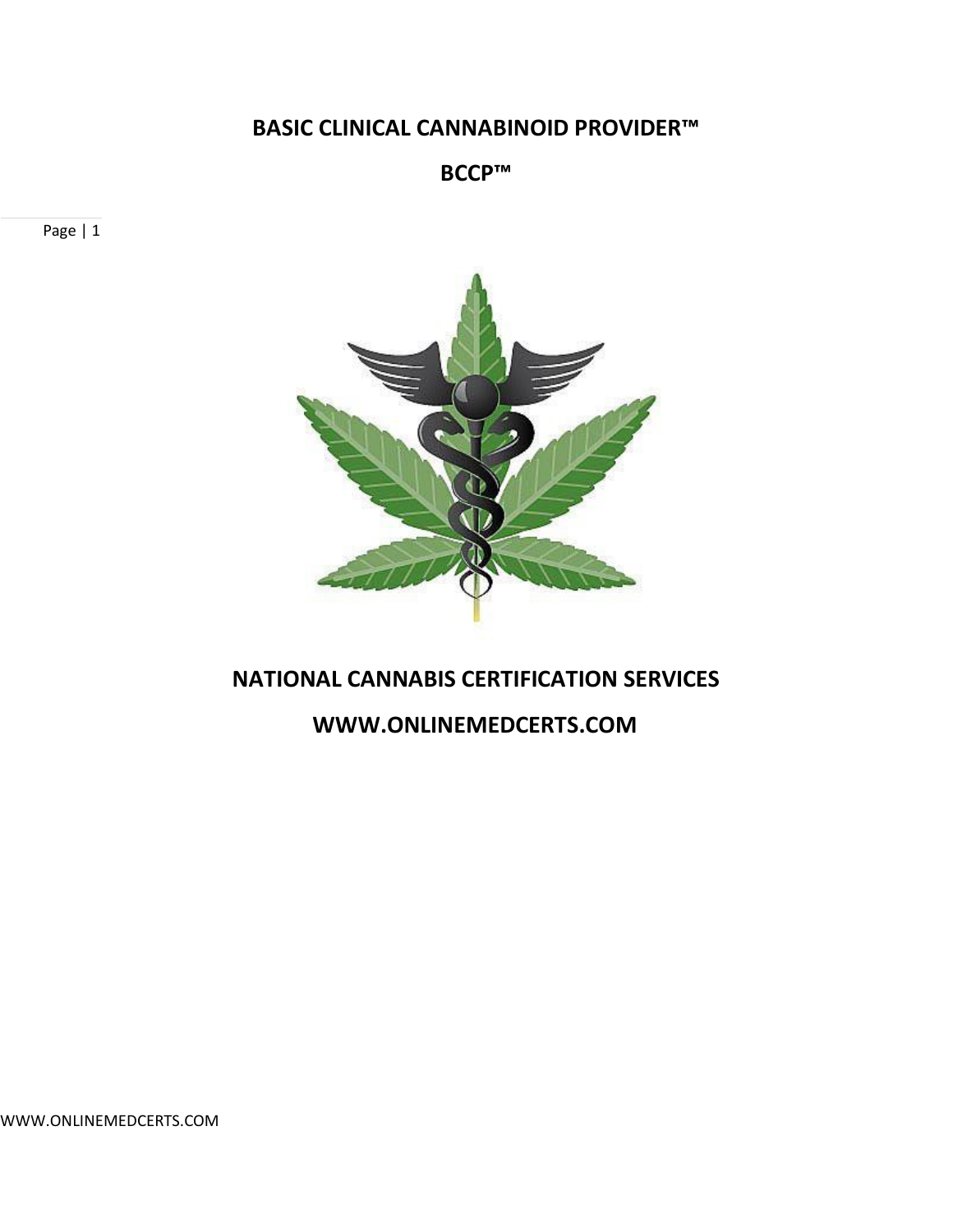### **HISTORY OF CLINICAL CANNABIS**

As early as 2900BC, there are records of the healing powers of clinical cannabis. In Ancient China, Emperor Fu His refers to "ma," the Chinese word for cannabis, as a powerful and popular medicinal product. More than one thousand years later, cannabis is referenced in the Chinese Pharmacopeia.

 $Page | 2$  Throughout the ages, evidence of cannabis use can be found in the Bible for its use as an anointing oil, as an Egyptian burial ritual as in Pharaoh Ramesses and in India as an anesthesia referred to as bhang, a mixture of cannabis and milk.

We know that as early as 1619, cannabis was a part of US culture when Jamestown colony settlers were required by law to grow hemp. In 1840, Dr. William O'Shaughnessy, an army physician from Ireland who served in Indian, reintroduced the use of clinical cannabis to England, which had not been used since pre Victorian era. A decade later, clinical cannabis is introduced to the US Pharmacopeia.

In the early 20<sup>th</sup> century, particularly after the Mexican Revolution, cannabis was being introduced for recreational use. Historically this has been attributed to Mexican soldiers and immigrants, creating a social stigma with the use of cannabis. For the first time known in history, cannabis takes on a negative connotation, and anti-cannabis legislation begins. In 1906, the Pure Food and Drug Act requires labeling of cannabis, along with cocaine and heroin. In 1907, California labels cannabis as a "poison," making its possession a misdemeanor offense. Other states including Nebraska, Texas, Wyoming and Oregon follow California's lead. And in 1911, Massachusetts becomes the first US state to ban cannabis.

In the 1930s, a clear campaign against cannabis in the US becomes evident, drawing a direct connection between its use and "insanity," crime and its association with immigrants, particularly by William Randolph Hearst who launched a national propaganda campaign with the aid of Henry Anslinger, head of the Federal Bureau of Narcotics (FBN). The duo are credited planting the seeds for the 1936 Convention for the Suppression of Illicit Traffic in Dangerous Drugs and the film "Refer Madness," which depicted crazed behavior by cannabis users, teenagers in particular. 1937, Anslinger drafted the Marijuana Tax Act, making the possession and transfer of cannabis illegal throughout the US for purposes other than medicinal, and placing hefty taxes on cannabis for medical uses. In 1943, cannabis and products containing cannabis are removed from the US Pharmacopeia.

In 1944, the New York Academy of Medicine issues the LaGuardia Report, which debunks what have become common conceptions that cannabis use leads to insanity, violence or crazed behavior. The report is labeled "unscientific" by Anslinger who denounced the authors of the study who had spent five years conducting research. In the year that followed, Anslinger is reported to have personally commissioned the American Medical Association to produce a study more supportive of his theories. The study, which included one white male and thirty-four black males, concluded that cannabis use made the study participants "disrespectful toward white soldiers and officers."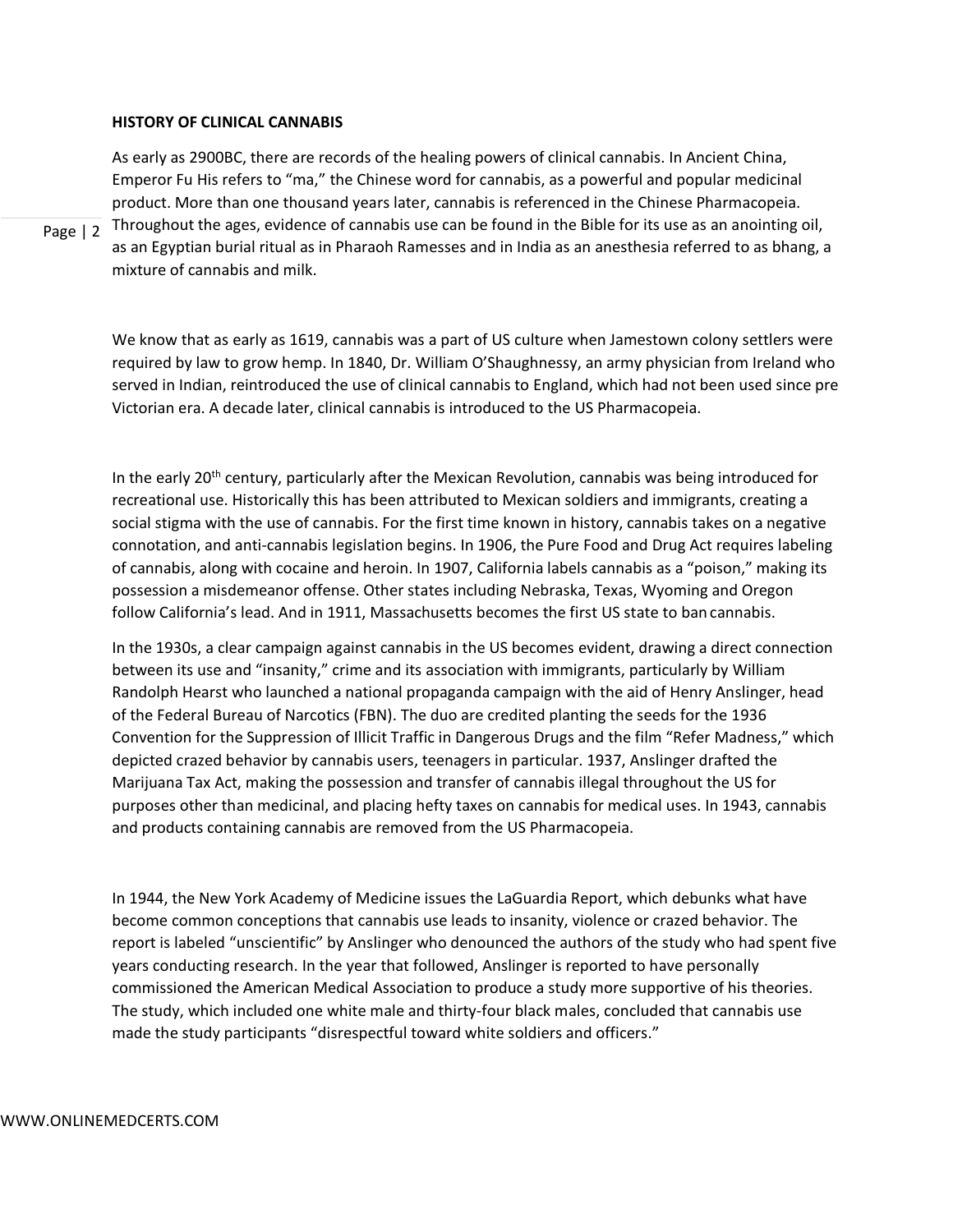In 1970, the Controlled Substances Act listed cannabis as a Schedule I, with no medical exception. In 1973, President Nixon established the Federal Drug Enforcement Agency (DEA) to gain a foothold on America's "drug war," which he labeled as "public enemy number one." In 1986, the Anti-Drug Abuse Act is signed by President Regan, imposing mandatory minimum sentences for drug offenses, including marijuana.

# Page | 3

In the years that follow increased federal legislation, many states including Alaska, Oregon, Colorado, California, Massachusetts and Maine, push for the decriminalization of cannabis either in its cultivation, possession or medicinal use. In 2009, Attorney General Eric Holder authors the Ogden Memo, stating the US Department of Justice will no longer prioritize the prosecution of medical marijuana patients in accordance with state law. In 2012, the AMA recommends changing marijuana' status to Schedule II .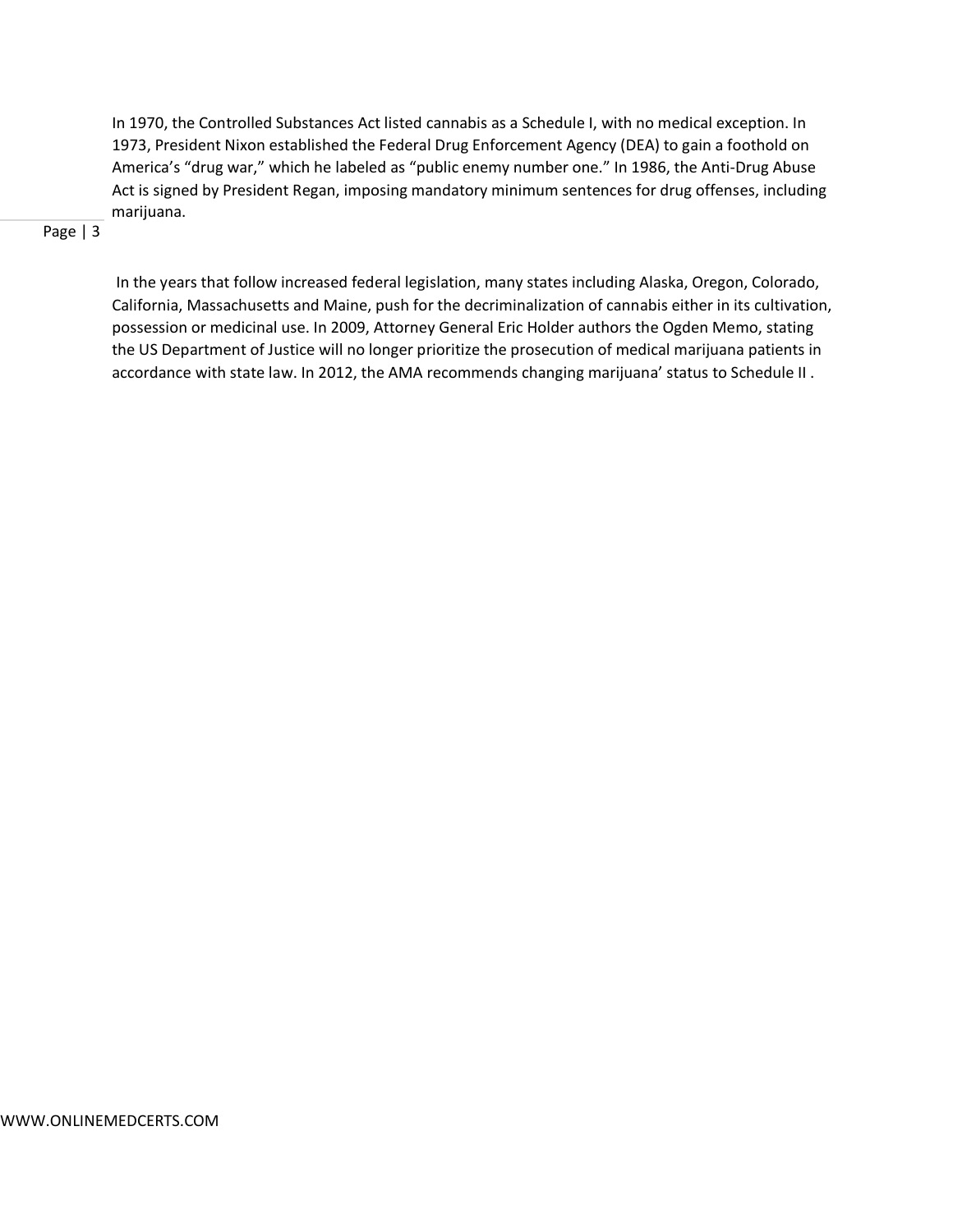### **CANNABIS: THE PLANT**

Cannabis, a flowering herb which is a member of the hemp family is a native of Asia which is now cultivated worldwide. There are both male and female cannabis plants, although in appearance they

Page  $\vert$  4 are undifferentiated, although female plants may be somewhat shorter and have more branches. Both male and female plants produce flowers, the female's being more dense and upright. It is the female cannabis plant which has been cultivated for clinical use as the trichomes clustered on female flowers.



The trichomes ooze an oil referred to as "terpenes" as well as cannabinoids such as THC and CBD, a major phytocannabinoid containing up to 40% of the plant's extract, providing medical effectiveness without feeling "stoned."

There are two major types of cannabis plants. The more willowy sativa plants which can reach up to 20 feet high produce an uplifting and energetic effect while the more broad leaves of indica produce a relaxing and calming effect.

Male cannabis produce pollen, females produce seed. Cannabis seed germination is typically 3-6 days. After germination, a stem of approximately 4 inches topped with "seed leaves" appears. The plant then develops limbs and leaves.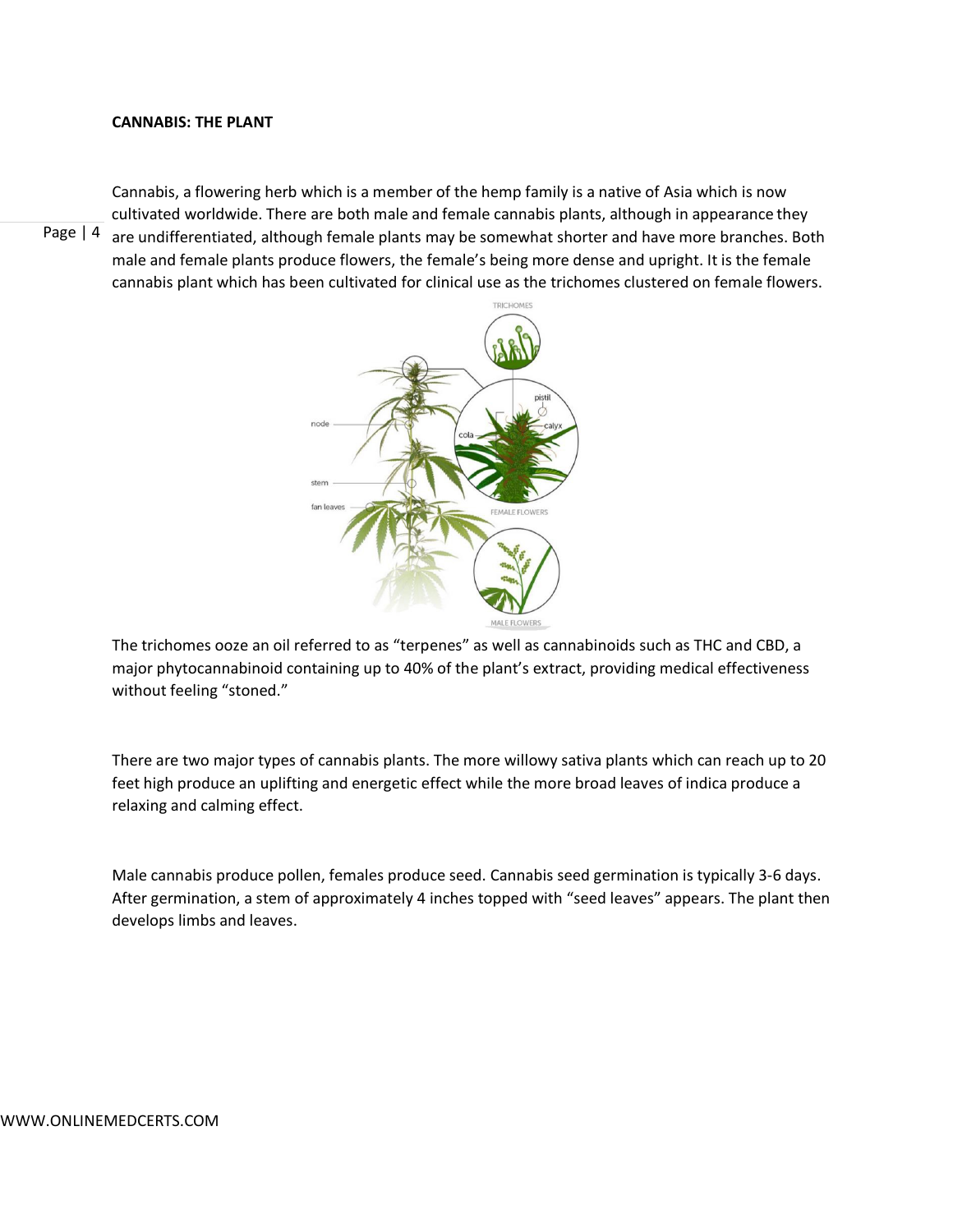## **CANNABIS STRAINS**

There are three major strains of cannabis: indica, sativa and hybrid. It is highly possible to prescribe exactly the right strain of cannabis based on the ailment.

## **Indica**

# Page | 5

- Reduces pain
- Relaxes muscles
- Relieves spasms
- Reduces seizures
- Reduces inflammation
- Aids sleep
- Reduces anxiety and stress
- Reduces nausea
- Relieves headaches and migraines
- Reduces intra-occular pressure
- Broncho-dilator and expectorant

## **Sativa**

- Reduces nausea
- Stimulates appetite
- Fights depression
- Creates positive, uplifting feeling
- Promotes creativity
- Relieves headaches
- Relaxes muscles
- Acts as expectorant

Because cannabis sub-strains are constantly evolving, as is their availability, [www.Leafly.com i](http://www.leafly.com/)s an excellent resources which allows clinicians and patients to enter their specific location and major strain desired whether indica, sativa or hybrid. The user is then provided with a comprehensive chart of suggested sub-strains, which can be selected individually for their specific description, recommendations and local availability.



WWW.ONLINEMEDCERTS.COM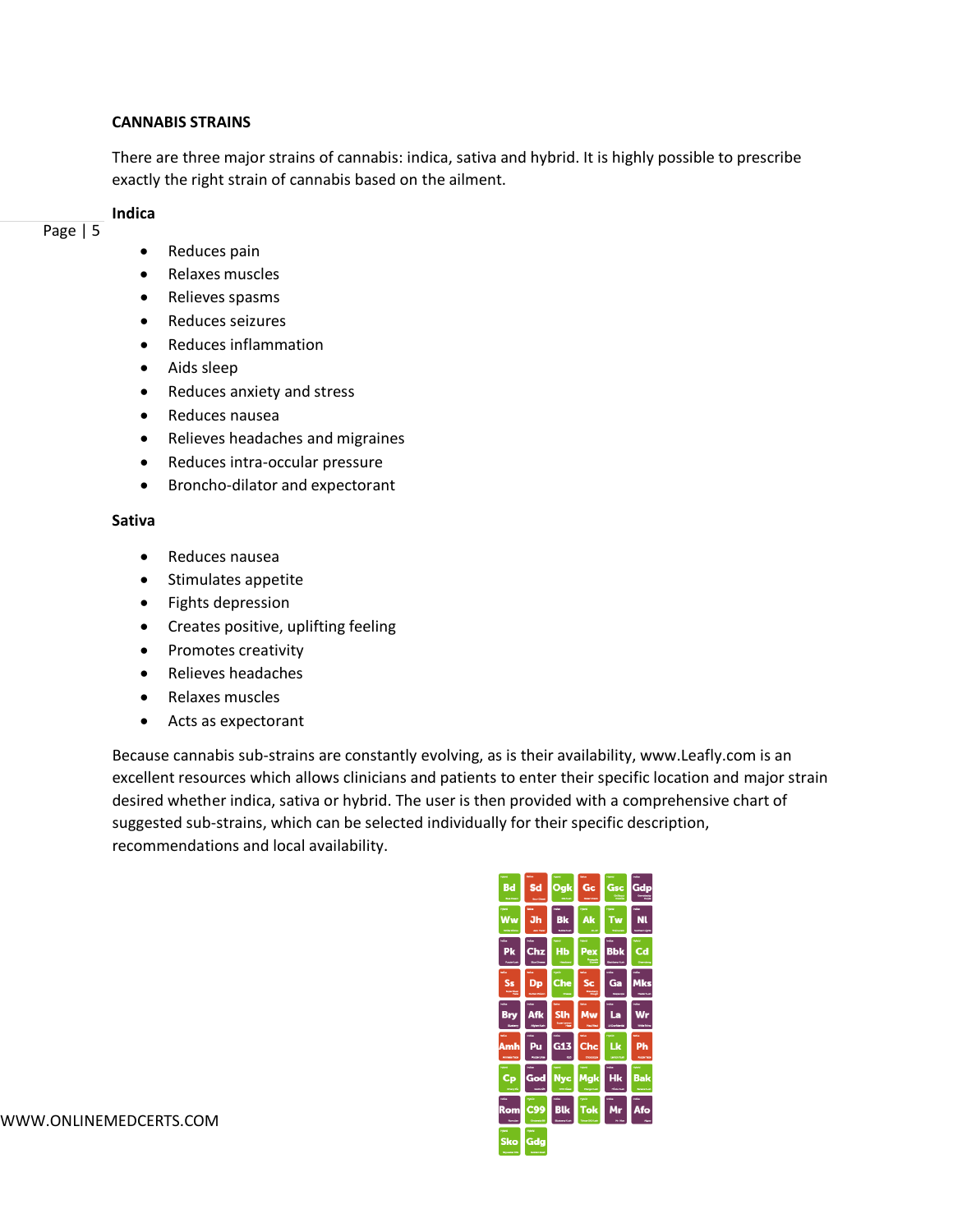### **CANNABIS DELIVERY METHODS**

In addition to proper strain selection, the appropriate delivery method is a priority when prescribing a cannabinoid based medication for patients. The main delivery methods are inhalation, ingestionand Page  $\vert$  6 topical applications. There are many methods of cannabis intake which fall under these main umbrellas.

### **INHALATION**

Inhalation is the most commonly known method of cannabis use, although it comes in many forms. Cannabis may be rolled in papers, or burned in pipes, hookahs, water pipes or various homemade devices. Some recent studies have demonstrated minor to moderate concern regarding the impact of inhaling combustible materials, expressing primarily concerns regarding carcinogens however, other studies indicate possible beneficial properties in the treatment of asthma and bronchitis. The addition of water in pipes may also provide benefits.

Most recently, vaporization has become a popular cannabis delivery method for health conscious consumers and patients. Cannabis is steadily heated during vaporization, extracting THC, CBD and other cannabinoids while potentially avoiding harmful toxins typically released during combustion. There are a variety of vaporizers available which vary in efficiency, quality and portability. Additionally, the form of cannabis product being utilized with a vaporizer needs to be considered as some are used for cannabis concentrates, oils and waxes.

"Dabbing" involves highly concentrated cannabis droplets on a heated nail, creating vapors which are then inhaled through a glass globe in which they are trapped. This creates a high THC level and is not recommended.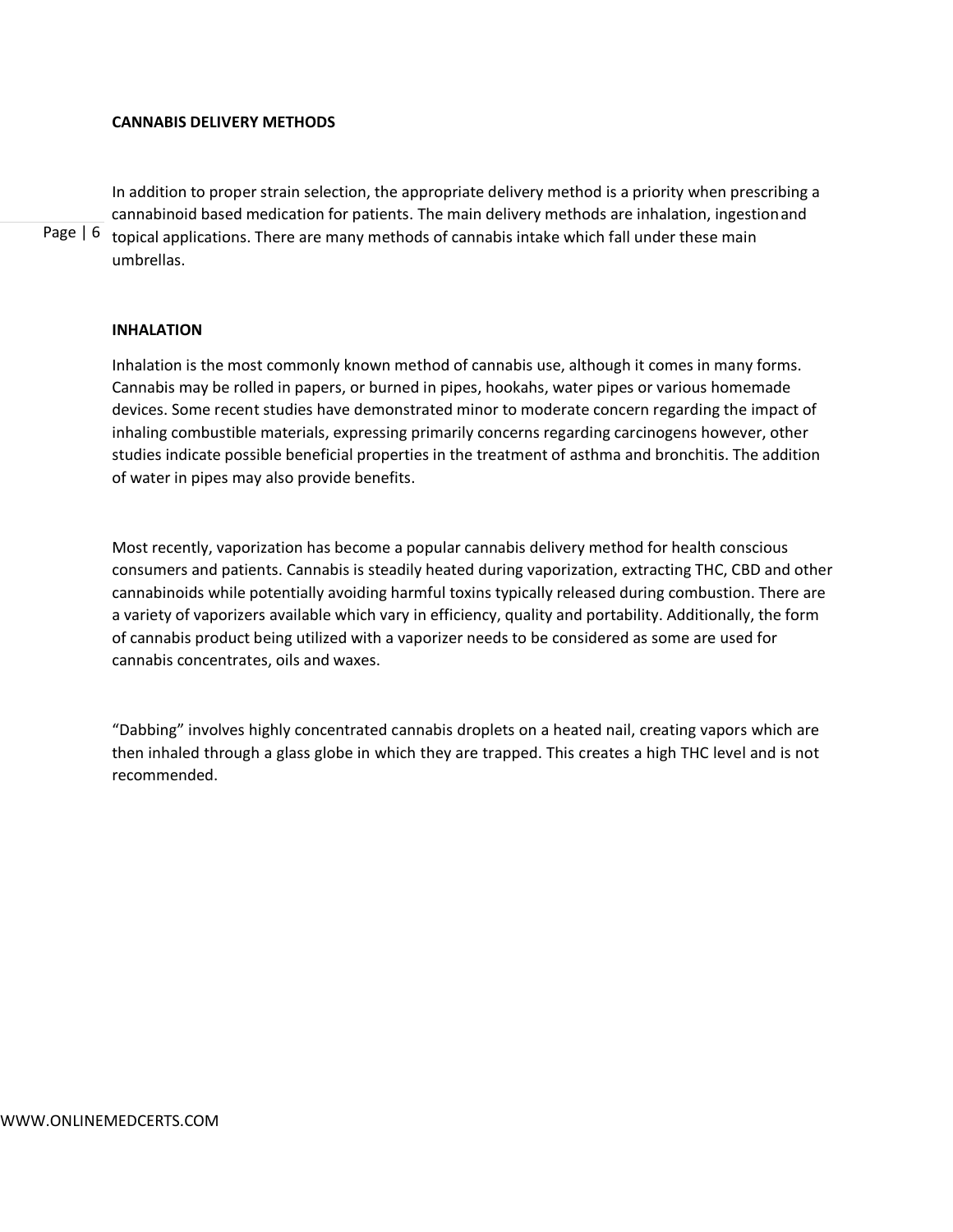

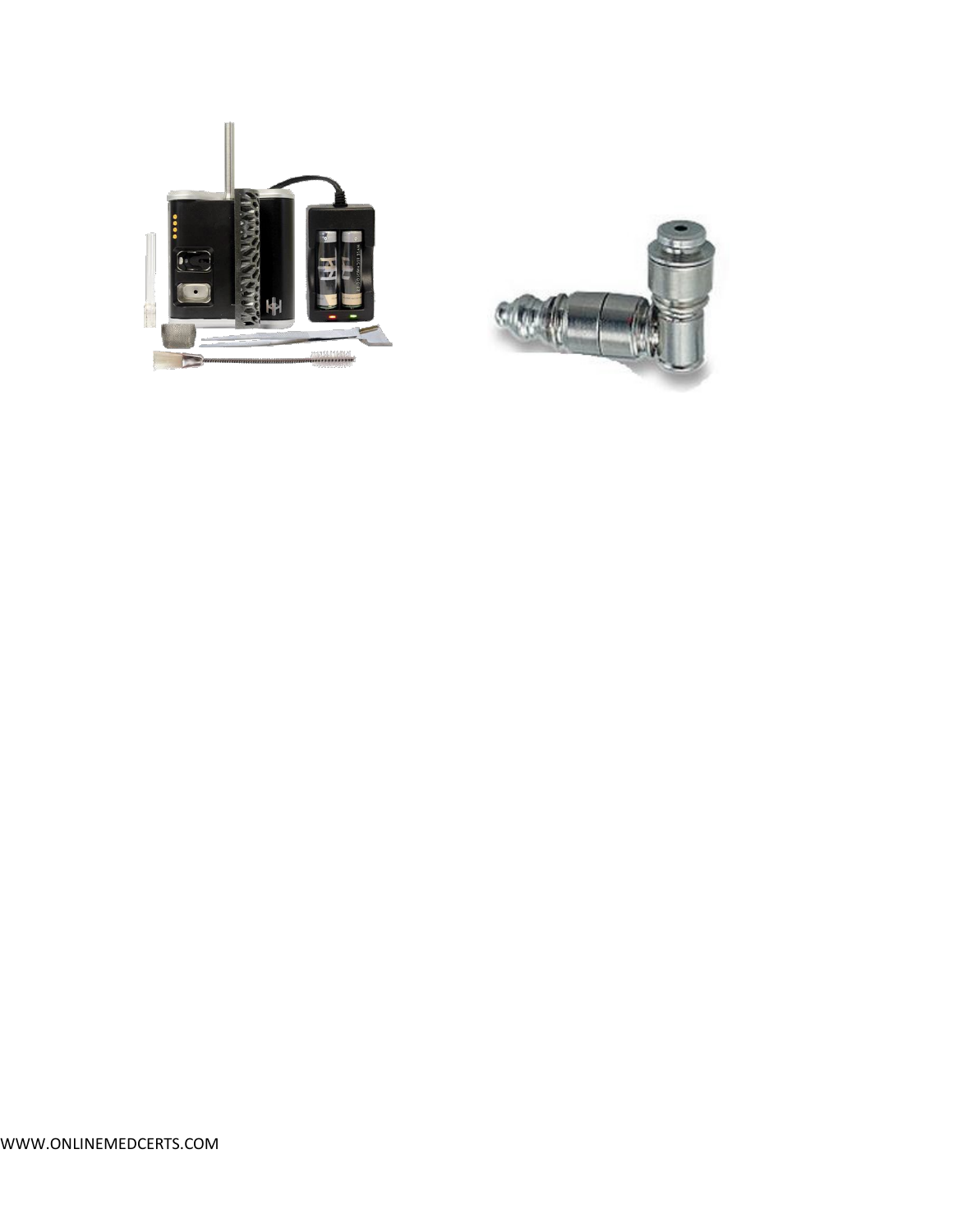### **ORALLY**

Oral delivery of cannabis is increasingly popular, including use of tinctures, oils and "edibles." While digestion time should be considered when prescribing, it is not always over concern.

Page | 7

Tinctures, liquid cannabis extracts, provide extremely specific dosage control and take effect quickly. Alcohol, glycerol or vinegar is typically used as the solvent, with a dosage generally of 3 to 4 drops placed under the tongue for immediate effects.

Oils aremade by extracting therapeutic compounds with alcohol and evaporating the solvent which leaves behind a tarry, oil like substance which can be directly consumed or placed in ingestible capsules.

"Edibles" are one the most increasingly popular cannabis markets. Eating or drinking cannabis can provide completely different results from other delivery methods which immediately introduce cannabis to the bloodstream. They can provide longer onsets and more powerful psychoactive effects. High fat content foods such as butter and olive oil enable extraction best. While it is possible to cook with the cannabis plant itself, this does not produce an accurate dosage as heating, fat solvency and potency and not necessarily accurate in the recipe. Using tinctures is a preferable method for preparing foods or drinks which contain cannabis.

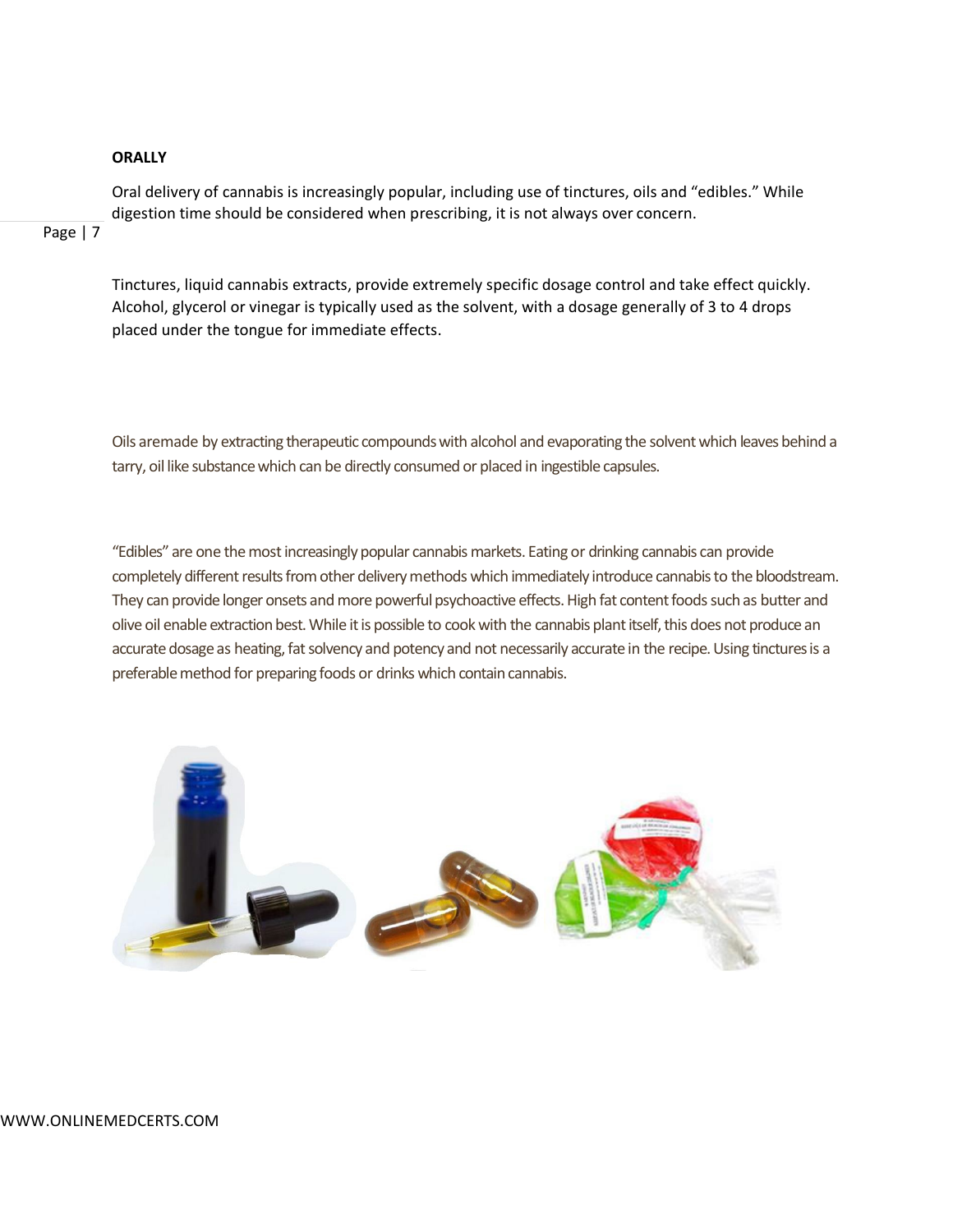## **TOPICAL**

Page | 8

Topical applications of cannabis are an easily administered product. Utilizing full cannabis extract , a rich, decarboxylated oil, the cannabinoids are easily absorbed through skin, avoiding any health concerns entirely related to inhalation methods. There is no "high" associated with topical cannabis applications, making this an appropriate delivery method for daytime administration. Topical delivery is highly appropriate for localized muscular pain relief.

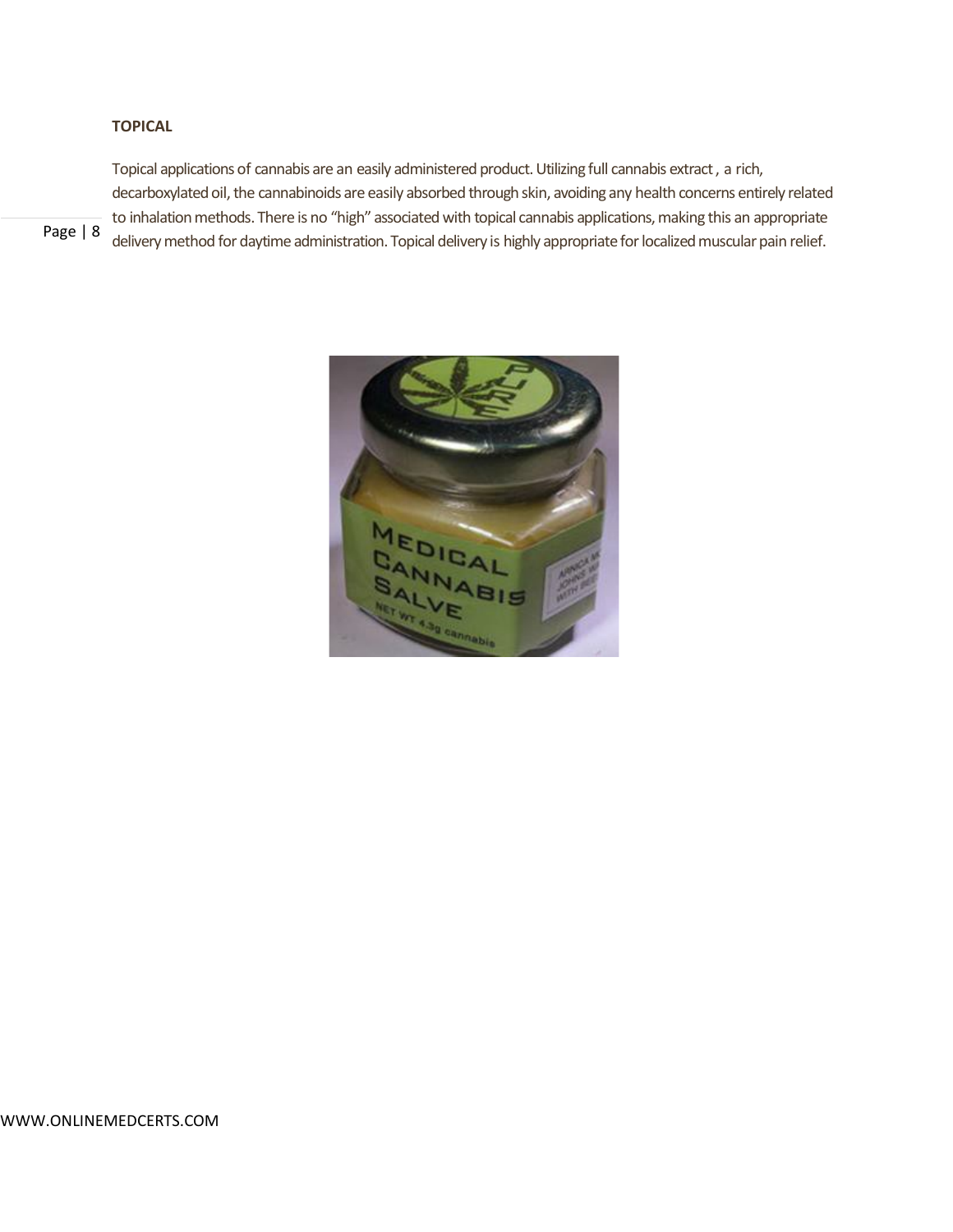### **PAIN MANAGEMENT THROUGH CANNABIS**

Chronic pain is estimated to affect more than 20% of Americans and is the most common diagnosis for which cannabis is prescribed. Studies indicate cannabis is most effective in chronic pain situations, vs Page  $\vert 9 \rangle$  acute pain, in part by preventing peripheral nociception from reaching the brain. Cannabinoids have been known to significantly reduce pain by attaching to pain receptors in the central nervous system. In patients whose pain has not been adequately reduced through "conventional" analgesics, cannabinoid products can produce effective results. Furthermore, there is evidence to support that cannabinoids used in conjunction with opiates leads to a greater cumulative relief from pain, allowing for the reduction of opiates in pain management.

The potential of cannabinoid treatments to relieve chronic pain lies in the cannabinoid receptors CB1 and CB2. CB1 receptors are located throughout the body with a high concentration in the central nervous system while CB2 receptors are focused in areas controlling function of white blood cells, tonsils and spleen which control immune functions. CB1 and CB2 receptors are located in systems responsible for the producing pain. Most importantly, the brain stem which controls breathing lacks cannabinoid receptors, alleviating the danger of respiratory distress as a result of high dosage.

Neuropathic pain results from a lesion to the peripheral or central nervous systems. Inflammatory pain is a response to tissue damage. Pro-inflammatory substances lower nociceptor thresholds. The source of pain, whether cutaneous, visceral or musculoskeletal should also be considered in addition patient conditions such as cancer, fibromyalgia, migraines, Parkinson's, etc. Cannabinoids also decrease depression and anxiety attributable to suffering from chronic pain, in addition to alleviating PTSD symptoms.

Cannabis has also been proven effective for treatment of the following conditions, which are covered more in depth in ACCP, Clinical Applications.

| Alzheimers            |
|-----------------------|
| Arthritis             |
| Autism                |
| Crohn's               |
| <b>Diabetes</b>       |
| Fybromyalgia          |
| <b>Heart Disease</b>  |
| <b>Mood Disorders</b> |
| Parkinson's           |
| <b>Shingles</b>       |
|                       |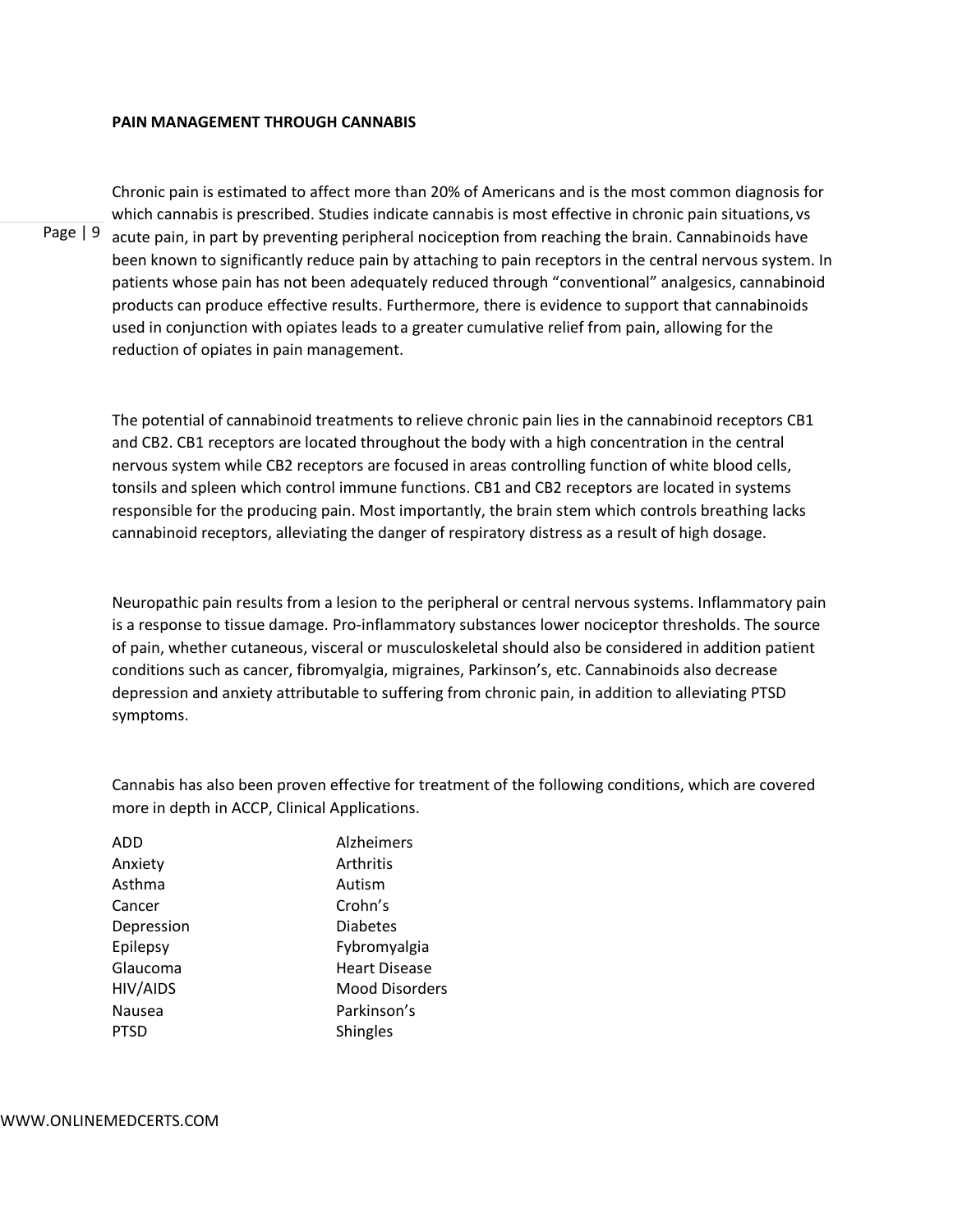### **CANNABIS PRECAUTIONS**

Most studies on cannabinoid use are based on smoked cannabis, which *may* add some deleterious substances.

Page | 10

Improper use of marijuana can cause dry mouth, nausea, vomiting, dry or red eyes, heart and blood pressure problems, lung problems, impaired mental functioning, headache, dizziness, numbness, panic reactions, hallucinations, flashbacks, depression, and sexual problems. With proper usage, it may also help to alleviate some of the same syndromes.

**Pregnancy**: Inconclusive studies state there **MAY** be a decrease in head circumference of infants born to mothers smoking heavily while pregnant. This may also increase the incidence of low birth weight and incidence of childhood leukemia.

**Breast-feeding**: There is no conclusive evidence that marijuana use is unsafe during lactation; it is known that doses reaching the infant are very small

**Heart disease**: Dose dependent, marijuana might cause rapid heartbeat, short-term high blood pressure and may also increase the risk of a having heart attack in susceptible patients. Therapeutic effects have also been noted involving the use of marijuana and heart disease. There are studies indicating cannabis may be effective in preventing and treating atherosclerosis.

**A weakened immune system**: Some research indicates that THC affects the immune system. Studies involving animals showed that THC might damage the immune system, making you more vulnerable to illness. Further research is needed

**Liver disease:** There may be increased fibrosis in patients with Hepatitis C.

**Lung diseases:** Studies have not found an increased risk of lung cancer in marijuana *smokers*, as compared with nonsmokers. However, marijuana smoke does irritate the lungs and increases the likelihood of other respiratory problems through exposure to carcinogens and other toxins. Repeated exposure to marijuana smoke can lead to daily cough and excess phlegm production, more frequent acute chest illnesses, and a greater risk of lung infections

**Seizure disorders**: Marijuana might make seizure disorders worse in some people; in other people it might help to control seizures.

**Surgery**: Marijuana affects the central nervous system. It might slow the central nervous system too much when combined with anesthesia and other medications during and after surgery. Stop using marijuana at least 2 weeks before a scheduled surgery.